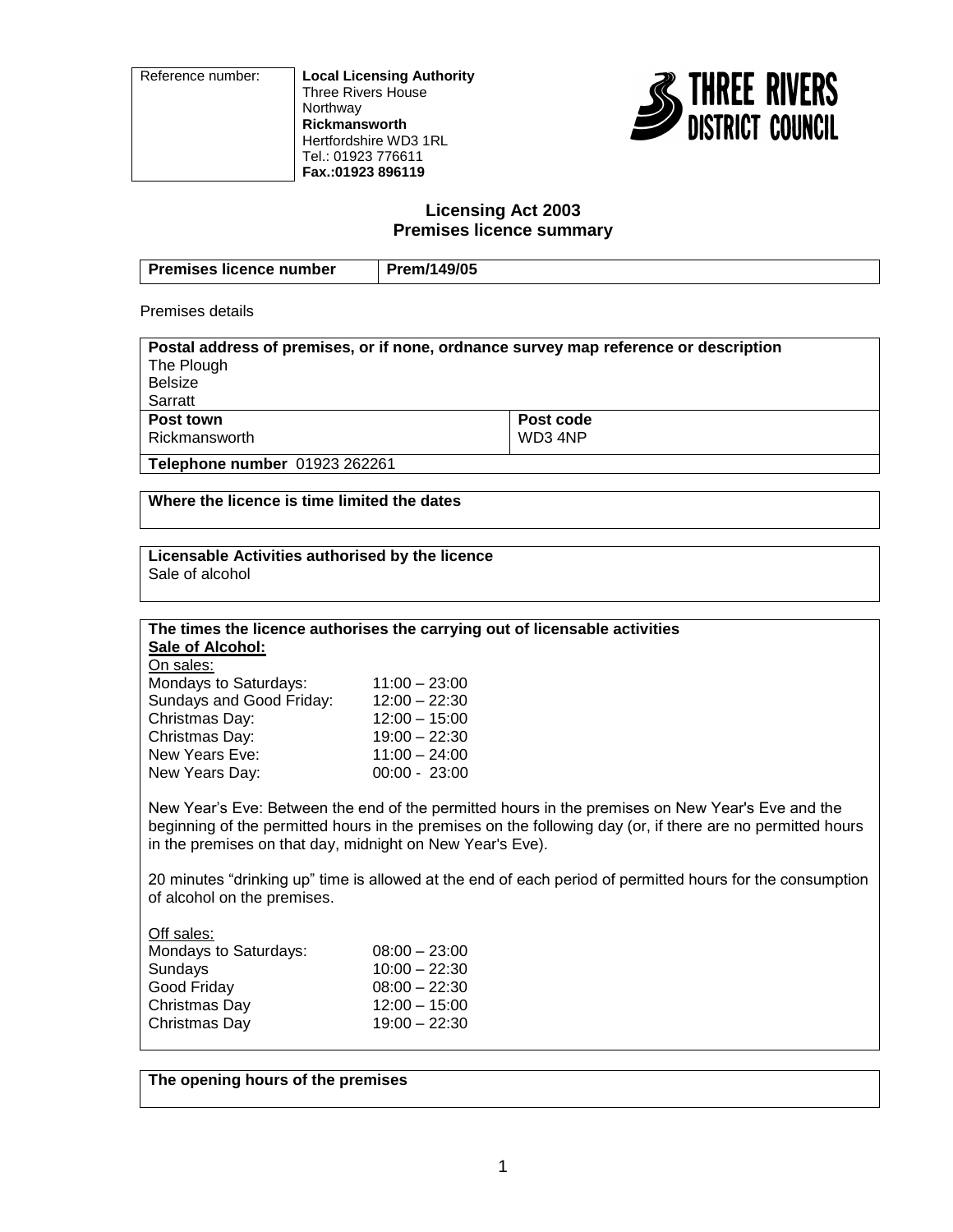**Where the licence authorises supplies of alcohol whether these are on and/or off supplies** On /Off Supplies

**Name, (registered) address of holder of premises licence** Mrs Julia Margaret Stephens The Plough Belsize **Sarratt** Rickmansworth WD3 4NP

**Registered number of holder, for example company number, charity number (where applicable)**

# **Name of designated premises supervisor where the premises licence authorises the supply of alcohol**

Mrs Julia Margaret Stephens

**State whether access to the premises by children is restricted or prohibited** Restricted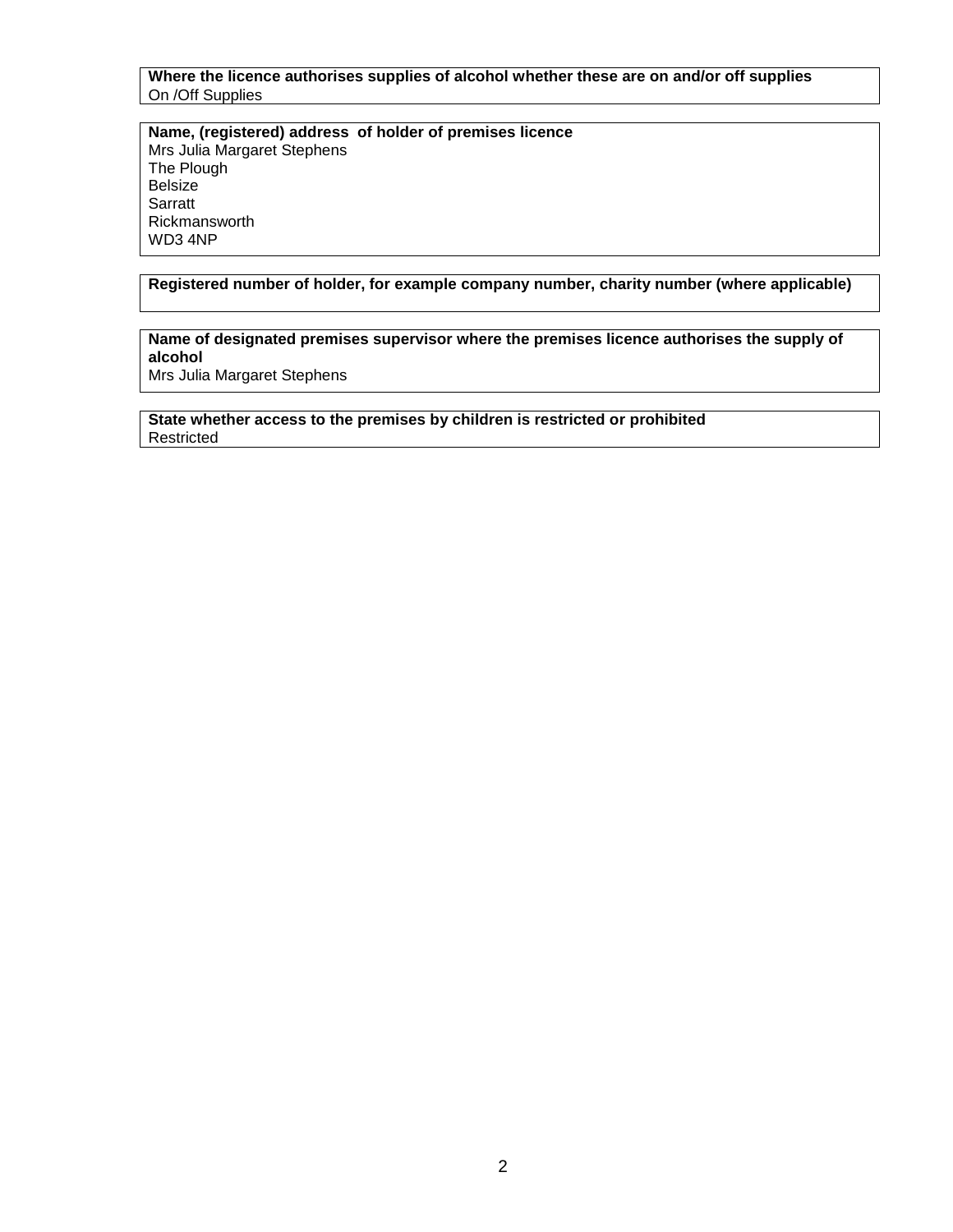#### **Annex 1 - Mandatory conditions**

- 1. No supply of alcohol shall be made under this Premises Licence at a time:
	- (a) when there is no designated premises supervisor in respect of the Premises Licence.
	- (b) when the designated premises supervisor does not hold a personal licence or his or her personal licence is suspended.
- **2.** Every supply of alcohol under the Premises Licence shall be made or authorised by a person who holds a personal licence.

#### **Annex 2 - Conditions consistent with the Operating Schedule**

1 This Premises Licence is issued as a conversion of the following existing licence:

A Justices' On Licence authorising the sale of alcohol for consumption on the premises, issued under the Licensing Act 1964 to Paul Christopher Hewetson on  $27<sup>th</sup>$  May 2004 by the Petty Sessional Division of West Herts.

2 All restrictions and rights attaching to the existing licence at the date of conversion (including standard conditions and expressed conditions subject to which the existing licence was issued and limitations on the use of the premises for the existing licensable activities under the existing licence by the Children and Young Persons Act 1933, the Cinematograph (Safety) Regulations 1955, the Licensing Act 1964 and the Sporting Events (Control of Alcohol Etc) Act 1985) shall apply to the same extent in relation to this Premises Licence (except only as restricted by the Licensing Act 2003) as if each such restriction or right (including standard conditions and expressed conditions subject to which the existing licence was issued and limitations on the use of the premises for the existing licensable activities under the existing licence by the Children and Young Persons Act 1933, the Cinematograph(Safety) Regulations 1955, the Licensing Act 1964, and the Sporting Events(Control of Alcohol Etc) Act 1985) were specifically and separately set out in this Premises Licence.

In these conditions:

"existing licence" means the licence referred to in condition 1(a) above

"existing licensable activities" under an existing licence means:

the licensable activities authorised by the existing licence

any other licensable activities which may be carried on at the premises in respect of which the existing licence has effect (at the date of conversion), by virtue of the existence of the licence

"the date of conversion" of an existing licence means the date on which this Premises Licence was issued

3 Alcohol shall not be sold or supplied except during permitted hours. In this condition, permitted hours means:

#### On - sales

- a) On weekdays, other than Christmas Day, Good Friday or New Year's Eve, 11:00 to 23:00
- b) On Sundays, other than Christmas Day or New Year's Eve, 12:00 to 22:30
- c) On Good Friday, 12:00 to 22:30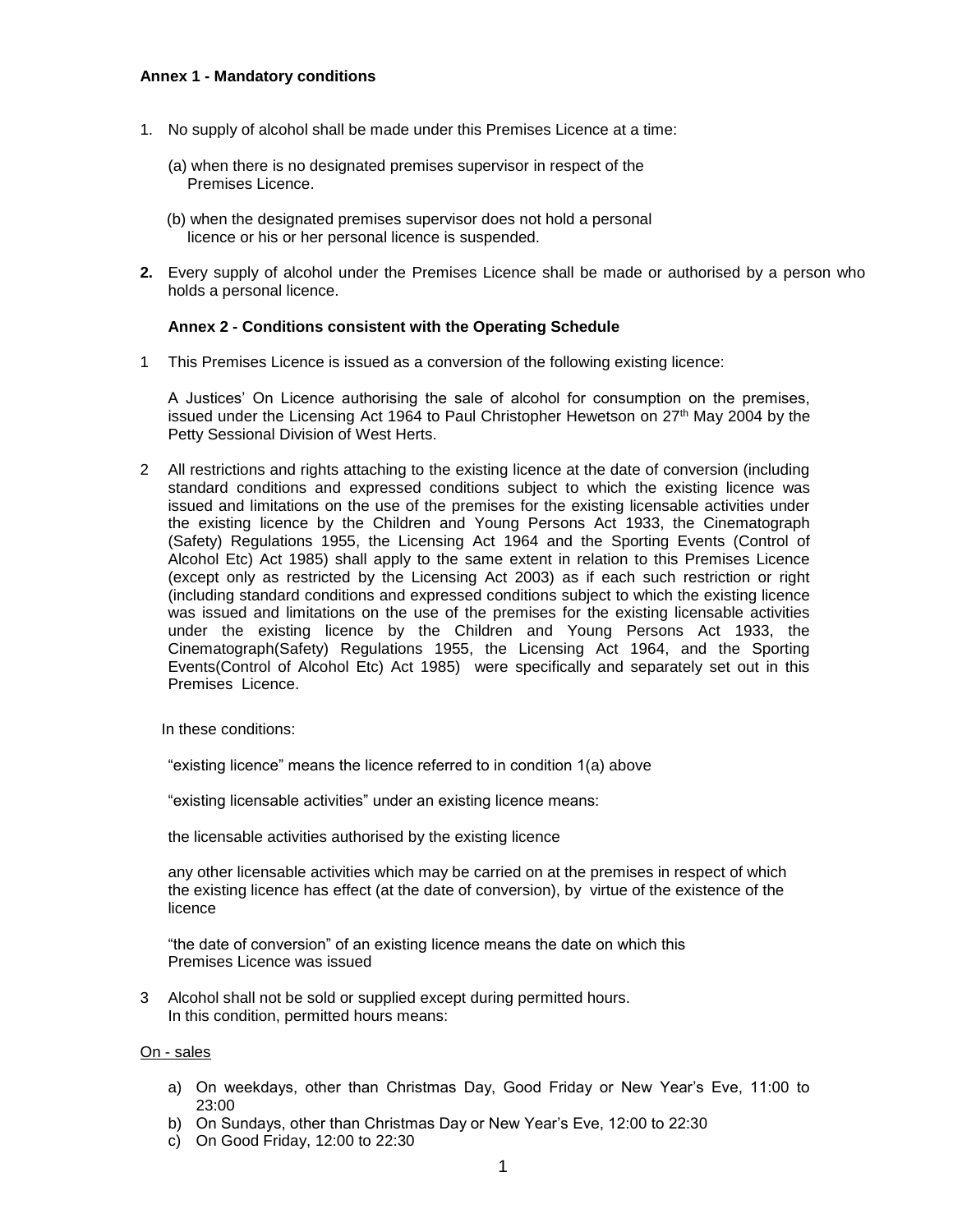- d) On Christmas Day, 12:00 to 15:00 and 19:00 to 22:30
- e) On New Year's Eve, except on a Sunday, 11:00 to 23:00
- f) On New Year's Eve on a Sunday, 12:00 to 22:30
- g) On New Year's Eve from the end of permitted hours on New Year's Eve to the start of permitted hours on the following day (or, if there are no permitted hours on the following day, 00:00 on 31<sup>st</sup> December).

The above restrictions do not prohibit:

- a) during the first twenty minutes after the above hours the consumption of the alcohol on the premises;
- b) during the first twenty minutes after the above hours, the taking of the alcohol from the premises unless the alcohol is supplied or taken in an open container;
- c) during the first thirty minutes after the above hours the consumption of the alcohol on the premises by persons taking meals there if the alcohol was supplied for consumption as ancillary to the meals;
- d) consumption of the alcohol on the premises or the taking of sale or supply of alcohol to any person residing in the licensed premises;
- e) the ordering of alcohol to be consumed off the premises, or the despatch by the vendor of the alcohol so ordered;
- f) the sale of alcohol to a trader or club for the purposes of the trade or club;
- g) the sale or supply of alcohol to any canteen or mess, being a canteen in which the sale or supply of alcohol is carried out under the authority of the Secretary of State or an authorised mess of members of Her Majesty's naval, military or air forces;
- h) the taking of alcohol from the premises by a person residing there; or the supply of alcohol for consumption on the premises to any private friends of a person residing there who are bona fide entertained by him at his own expense, or the consumption of alcohol by persons so supplied; or
- i) the supply of alcohol for consumption on the premises to persons employed there for the purposes of the business carried on by the holder of the licence,
- j) or the consumption of liquor so supplied, if the liquor is supplied at the expense of their employer or of the person carrying on or in charge of the business on the premises.

#### Off- sales

- a) On weekdays, other than Christmas Day, 08:00 to 23:00
- b) On Sundays, other than Christmas Day, 10:00 to 22:30
- c) On Christmas Day, 12:00 to 15:00 and 19:00 to 22:30
- d) On Good Friday, 08:00 to 22:30

The above restrictions do not prohibit:

- a) during the first twenty minutes after the above hours, the taking of the alcohol from the premises, unless the alcohol is supplied or taken in an open container;
- b) the ordering of alcohol to be consumed off the premises or the despatch by the vendor of the alcohol so ordered;
- c) the sale of alcohol to a trader or club for the purposes of the trade or club;
- d) the sale or supply of alcohol to any canteen or mess, being a canteen in which the sale or supply of alcohol is carried out under the authority of the Secretary of State or an authorised mess of members of Her Majesty's naval, military or air forces.
- 4 Alcohol sold for consumption off the premises shall not be sold in an open container or be consumed in the licensed premises.
- 5 No person under fourteen shall be in the bar of the licensed premises during the permitted hours unless one of the following applies.
	- a) He is the child of the holder of the premises licence.
	- b) He resides in the premises, but is not employed there.
	- c) He is in the bar solely for the purpose of passing to or from some part of the premises which is not a bar and to or from which there is no other convenient means of access or egress